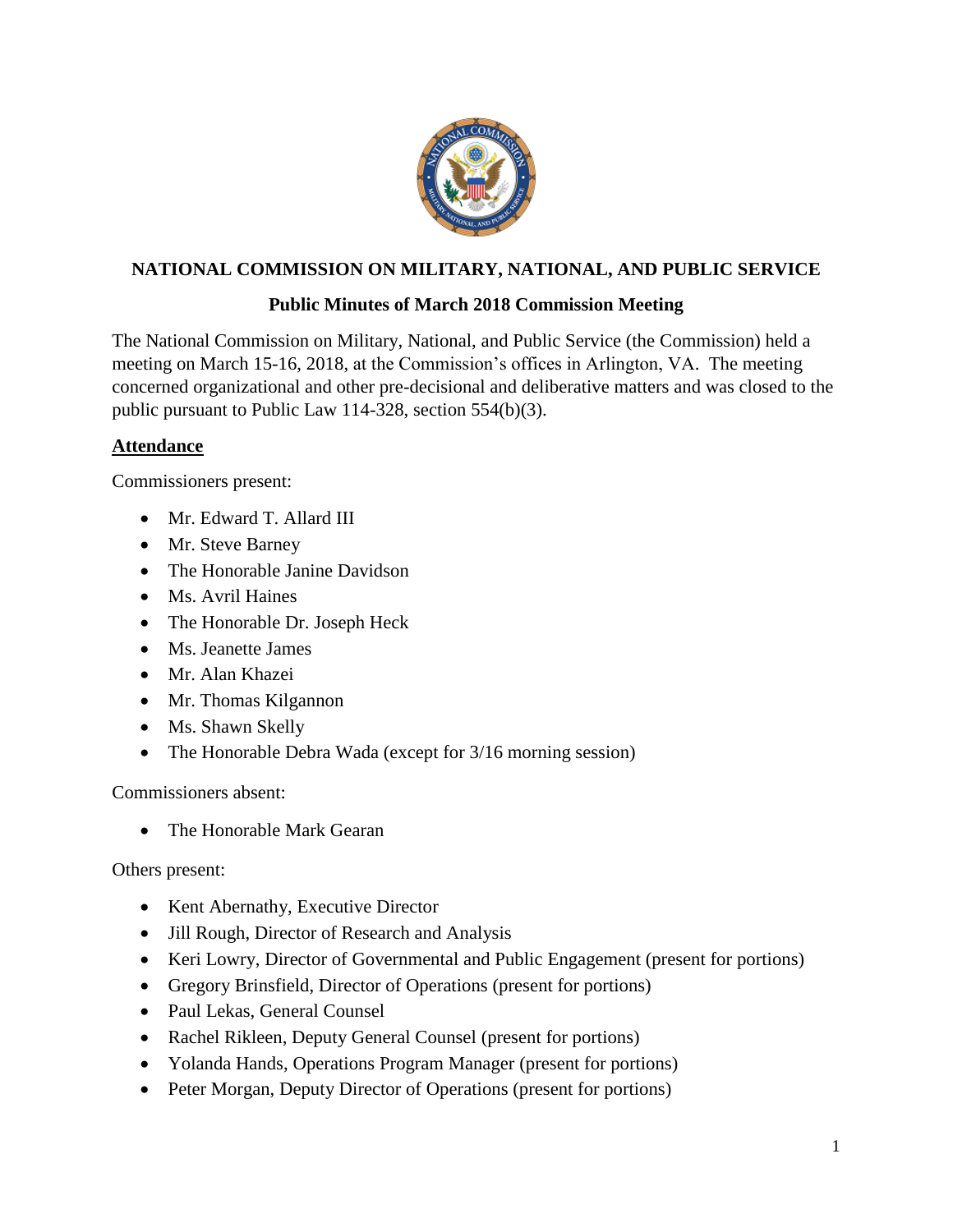- Annie Rorem, Deputy Director of Research and Analysis
- Amy Schafer, Research Team Lead
- Judson Crane, Selective Service Research Team Lead
- John Lira, Policy Analyst (present for portions)
- Sandy Scott, on detail from the Corporation for National and Community Service (present for portions)
- Eleanor Vuono, incoming Senior Legal Counsel (3/15 only)

# *March 15, 2018*

## **Executive Session**

From 0900 to 1100, Commissioners convened an executive session at the Commission's offices in Arlington, VA. The executive session was held without the presence of staff.

## **Meeting Preview**

At approximately 1100, the Commission reconvened with staff present. The Chairman moved to close sessions on March 15-16 to the public because pre-decisional and organizational matters would be deliberated. All Commissioners present agreed.

Mr. Abernathy then briefed the Commission on the agenda for the two-day meeting.

### **Structured Deliberation on Mandatory National Service**

The Commission held a structured deliberation on mandatory national service lasting from approximately 1115 until 1220.

# **Presentation by the Klein Brothers**

The Commission received a presentation from Max and Jake Klein, twin brothers from New Jersey who founded the website "Kids That Do Good" (KTDG). They were accompanied by their mother and father. The briefing was followed by a question-and-answer session. The meeting with the Kleins began at 1255 and lasted until 1355, and the Kleins provided a PowerPoint presentation.

The Klein brothers discussed KTDG with the Commission. KTDG is an online aggregator of charities for parents and children to identify service opportunities for young people in communities around the country and to post ideas about how others can serve. It also contains service-related resources for teachers and educators. KTDG uses social media to communicate with users but the Klein brothers noted that they do not have or use social media in their personal capacities. Currently, KTDG identifies service opportunities in the top 80 U.S. markets. The Klein brothers hope to expand KTDG's reach to the top 100 U.S. markets by the end of 2018. They said the youngest kids who have participated in service activities through KTDG are 7 or 8 years old.

The Klein brothers say their idea in founding KTDG was to help kids get involved at any age, and the website grew out of the Klein brothers' own commitment to service. Their parents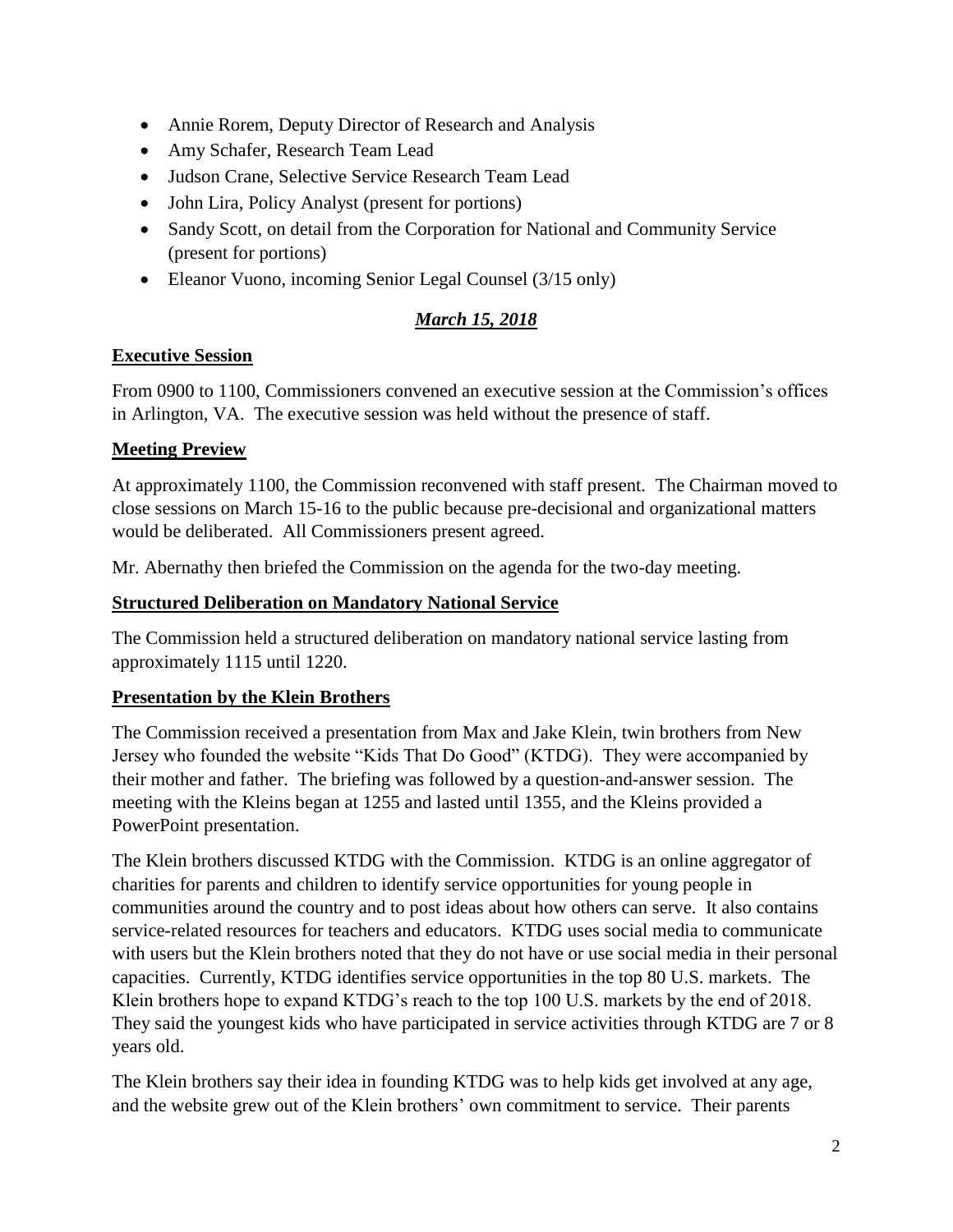guided the brothers from an early age to give back to their community. Starting at a young age, the brothers began a tradition of donating birthday money each year to causes in which they believed. They would ask family and friends for money instead of other types of gifts. Over the years, the brothers made donations of a jaws-of-life for their local fire department, bulletproof vests for their local police department, and computers for their local library, among others. They found that making donations like this was the easiest way they could give back at a young age. Over the years, they realized how difficult it was for kids to get involved in other ways because of their age.

## **Briefing on the Church of Jesus Christ of Latter Day Saints**

The Commission received a briefing from two members of the Church of Jesus Christ of Latter Day Saints (LDS) relating to LDS' efforts to promote an ethos of service both within its ranks and in the broader community. Presenters included Elder Kevin Calderwood, member of the Sixth Quorum of the Seventy, and Sister Sydnee Calderwood, North America Northeast JustServe Specialist. The briefing was followed by a question-and-answer session. The meeting with the Calderwoods lasted from approximately 1355 to 1520. An account of this meeting is set forth in a separate MFR.

### **Research Update**

Dr. Rough briefed the Commission on the status of research efforts. This session lasted from approximately 1545 to 1615.

## **Engagement Update**

Ms. Lowry briefed the Commission on the status of engagement efforts. This session lasted from approximately 1615 to 1630.

### **Ethics Training**

Ms. Rikleen provided the Commission with training on ethics issues that may arise in selecting locations, venues, and participants for Commission events. The ethics training lasted from approximately 1630 to 1700.

# *March 16, 2018 Session*

Beginning at approximately 0800 on March 16, 2018, the Commission convened at its offices in Arlington, VA. The Chairman closed portions of the meeting to the public because predecisional and organizational matters would be deliberated.

### **Business Meeting**

The Chairman moved to approve the minutes for the Commission's February 2018 meeting. The Commission voted unanimously to approve the February 2018 minutes with a nominal amendment from Ms. Skelly. Thereafter, the Commission deliberated matters related to the execution of public meetings and internal organization of the Commission for research purposes.

### **Presentation by the Department of Education**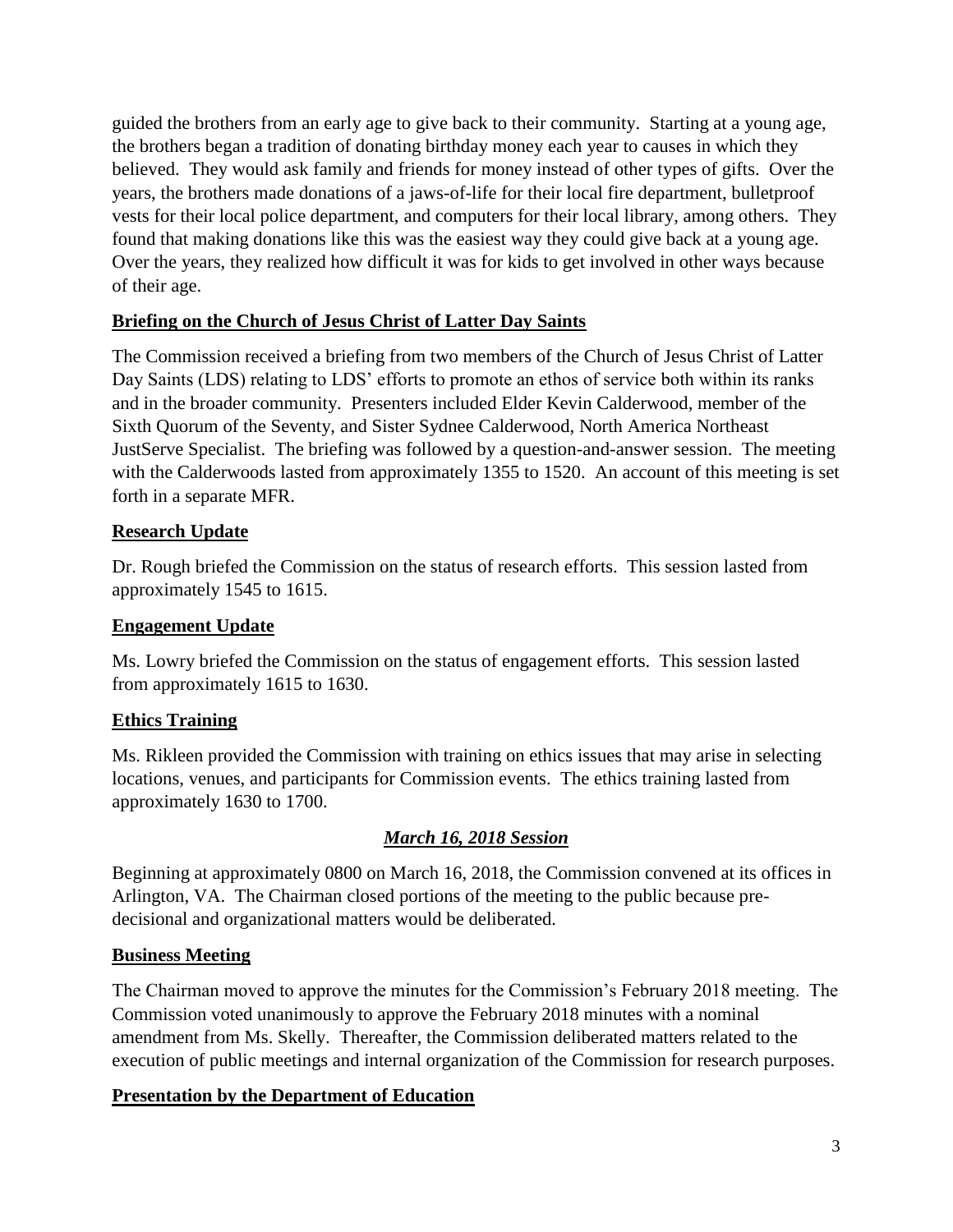Representatives of the U.S. Department of Education briefed the Commission on various Department programs and issues related to public service, civics education, and other topics. Representatives from the Department included Maureen Dowling, Ed.D., Director of the Office of Non-Public Education and the Military Affairs Team in the Office of Innovation and Improvement; Carney McCullough, Director of the Policy Development Group in the Office of Postsecondary Education; and Elizabeth Norris, Confidential Assistant in the Office of Elementary and Secondary Education. An account of this meeting is set forth in a separate MFR.

## **Structured Discussion on Definitions**

The Commission held a structured deliberation on definitions of key terms lasting from approximately1005 until 1105. All Commissioners with the exception of Vice Chair Wada attended.

# **Presentation by MG Laich**

Major General (MG) Dennis Laich (USA, Ret.) provided testimony to the Commission regarding the all-volunteer force and military conscription. MG Laich also provided a written copy of his testimony for the record, which will be posted on the Commission website. The session lasted from1100 to 1215. An account of this meeting is set forth in a separate MFR.

## **Presentation by Dr. Nora Bensahel**

Dr. Nora Bensahel provided testimony to the Commission regarding the all-volunteer force and the need to maintain the Selective Service System. Dr. Bensahel also provided written copy of her testimony for the record, which will be posted on the Commission website. The session lasted from 1235 to 1400. An account of this meeting is set forth in a separate MFR.

### **Presentation on the Conservation Corps and Forest Service**

The Commission received a briefing on government-sponsored service activities involving conservation from Mary Ellen Sprenkel, Chief Executive Officer of The Corps Network, and M. Merlene Mazyck, Program Manager for the USDA Forest Service Volunteers & Service program. Ms. Sprenkel and Ms. Mazyck provided presentations to give background for the discussion; copies of those presentations will be posted to the Commission's website. In addition, Lashonte Moore, a veteran of the Conservation Corps who works with the Forest Service, attended to present a testimonial on her experience in the program. The presentation began at 1400 and lasted until 1500.

Ms. Sprenkel explained that the Conservation Corps began as the Civilian Conservation Corps (CCC) in the 1930s. Three million young men participated in the CCC, each receiving \$30 per month from the federal government. This effort helped to prepare a generation of men for service in WWII. In contrast, the modern Conservation Corps program is a public-private partnership. Approximately 25,000 men and women participate each year. Each participant makes a one-year commitment to serve. The Corps Network represents 130 separate corps, operating in all U.S. states and territories. The median age range of participants is 16 to 24 years.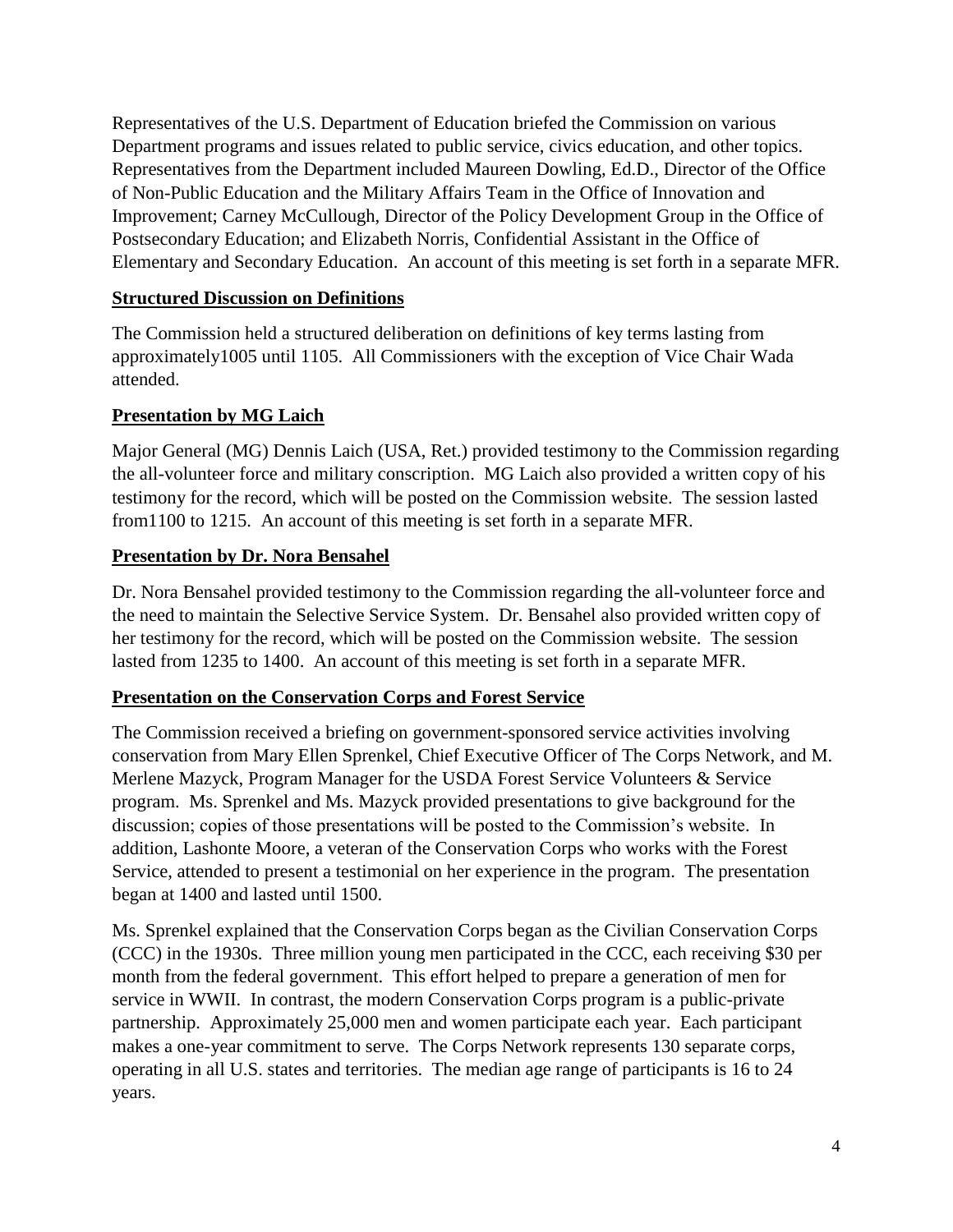Ms. Mazyck then briefed the Commission on the Forest Service. The Forest Service operates one of the longest and most significant partnerships of the Conservation Corps. It was authorized pursuant to the Volunteers in the National Forests Act of 1972. The Conservation Corps was authorized around the same time. Currently, there are 175 forests under the Forest Service's jurisdiction. The Forest Service relies significantly on Conservation Corps volunteers to support the millions of acres under its purview. From 1972 to 2017, the Forest Service benefitted from 3 million volunteers devoting 131.2 million hours of work, representing a \$1.7 billion value. In 2017, volunteer service represented the equivalent of about 2,500 full-time employees, a \$111 million value.

Ms. Mazyck next discussed the four 21 Conservation Service Corps (21CSC) programs that work with the Forest Service. They include about 86,000 volunteers who receive no pay and have an average age in their 50s; the Youth Conservation Corps, which includes 15-18 year olds who receive minimum wage for a 3-6 week program during which they live and work on the land; partnerships; and Job Corps. Individuals in these categories may perform any Forest Service roles with the exception of union jobs and law enforcement. In addition, the Forest Service works with various veterans programs, including the Veterans Fire Corps.

When the Forest Service works with 21CSC partners, the Forest Service is responsible for outlining the scope of the projects and work needs and providing necessary resources. The partners are responsible for managing administrative requirements, supervising day-to-day opportunities, and providing minimum wage payment to participants.

Ms. Mazyck then discussed the Public Land Corps Act (PLCA), which is now a resource assistance program. The Act enables the Forest Service to hire people with specific skills who are ready to work in the Service. It allows the Forest Service access to non-competitive hiring. The Service is working to extend this, in part because it does not have direct hire authority. The PLCA is part of the 21CSC Act being considered now by Congress.

Ms. Sprenkel added to the discussion of hiring authority. The Conservation Corps has noncompetitive hiring authority which is good for two years. This has helped to provide a career pathway to individuals participating in the Corps; for example, about 12% of National Park Service employees came from a Corps position. It also generates cost savings to the government: according to Ms. Sprenkel, the Corps represents a 65% cost savings versus in-house work, and an 80% cost savings versus contractors.

Ms. Sprenkel suggested that the Commission look at standardizing hiring authorities for servicerelated positions. Only some government national service programs have direct hire authority. AmeriCorps VISTA and Peace Corps do have direct hire authority. The Forest Service and other parts of AmeriCorps do not have direct hire authority. The Conservation Corps has had direct hiring authority since about 2005.

Ms. Sprenkel and Ms. Mazyck noted that there is a huge potential for growth across the resource management agencies. Currently, there is about \$19.3 billion in backlog maintenance – work that could be addressed through increasing the scope of the Corps.